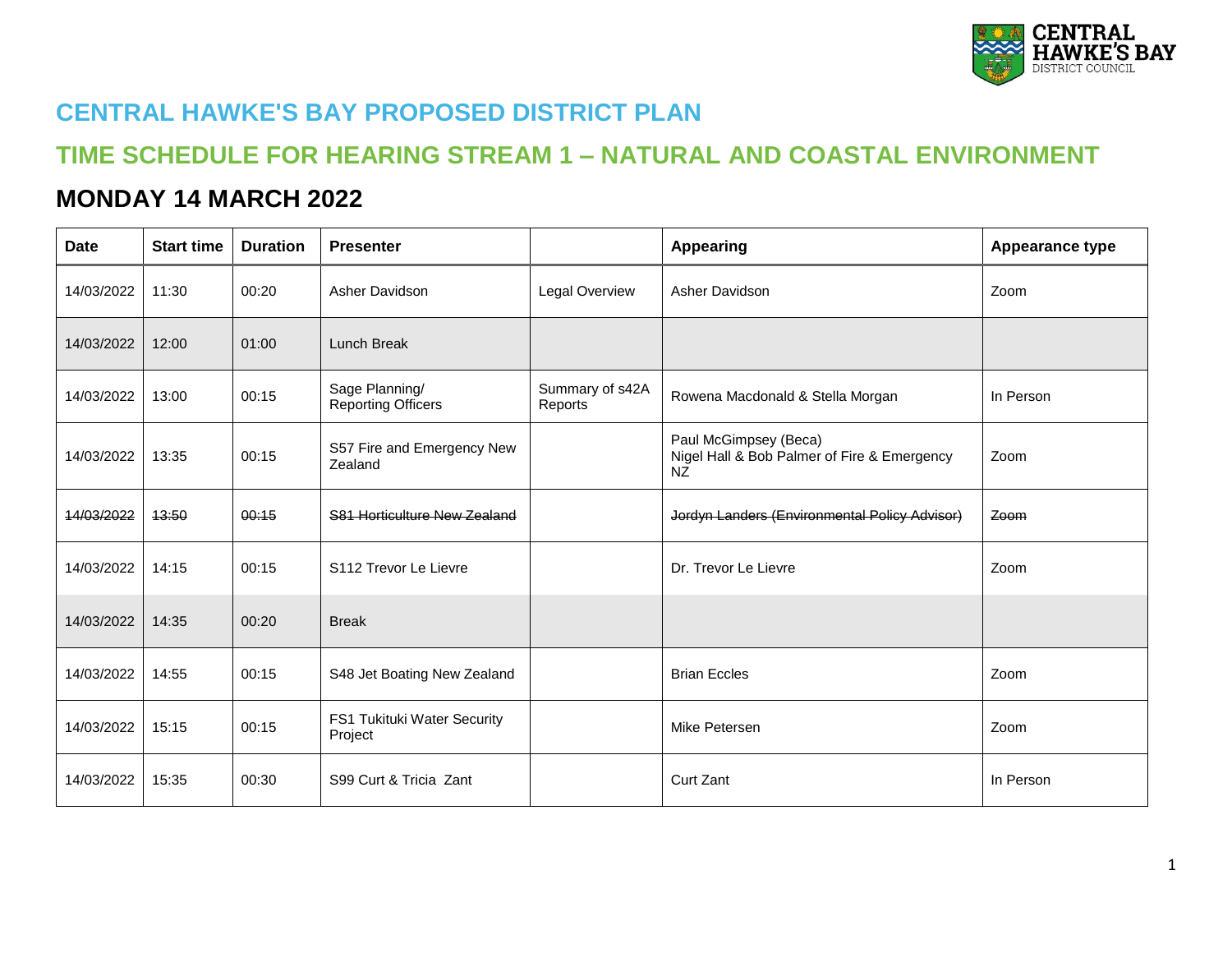

## **TUESDAY 15 MARCH 2022**

| <b>Date</b> | <b>Start time</b> | <b>Duration</b> | <b>Presenter</b>                                                   | Appearing                                                        | <b>Appearance type</b> |
|-------------|-------------------|-----------------|--------------------------------------------------------------------|------------------------------------------------------------------|------------------------|
| 15/03/2022  | 09:00             | 00:20           | <b>Reporting Officers</b>                                          | Rowena Macdonald & Stella<br>Morgan                              | In person              |
| 15/03/2022  | 09:35             | 00:15           | S115 Clint Deckard                                                 | <b>Clint Deckard</b>                                             | Zoom                   |
| 15/03/2022  | 09:55             | 00:15           | S109 Will Foley                                                    | Will Foley                                                       | Zoom                   |
| 15/03/2022  | 10:00             | 00:15           | S132 Ernslaw One Limited & S85 Rayonier<br><b>Matariki Forests</b> | Lynette Baish (Environmental<br>Planner, Ernslaw One Limited)    | Zoom                   |
| 15/03/2022  | 10:20             | 00:20           | S75 Royal Forest and Bird Protection Society<br>NZ (Forest & Bird) | Tom Kay (Forest & Bird)<br>May Downing (Legal<br>Representation) | Zoom                   |
| 15/03/2022  | 10:50             | 00:20           | <b>Break</b>                                                       |                                                                  |                        |
| 15/03/2022  | 11:10             | 00:15           | FS29 Water Holdings Hawke's Bay                                    | Hugh Ritchie                                                     | Zoom                   |
| 15/03/2022  | 11:20             | 00:15           | S11 Hawke's Bay Regional Council                                   | Gavin Ide (Principal Advisor<br>Strategic Planning)              | In Person              |
| 15/03/2022  | 11:40             | 00:15           | S101 New Zealand Motor Caravan<br>Association                      | Rayya Ali (Planning and Policy<br>Advisor)                       | Zoom                   |
| 15/03/2022  | 12.00             | 01:00           | Lunch Break                                                        |                                                                  |                        |
| 15/03/2022  | 13:00             | 00:20           | S121 Federated Farmers of New Zealand                              | Rhea Dasent (Senior Policy<br>Advisor)                           | Zoom                   |
| 15/03/2022  | 13:30             | 00:20           | S75 Royal Forest and Bird Protection Society<br>NZ (Forest & Bird) | Tom Kay (Forest & Bird)<br>May Downing (Legal<br>Representation) | Zoom                   |